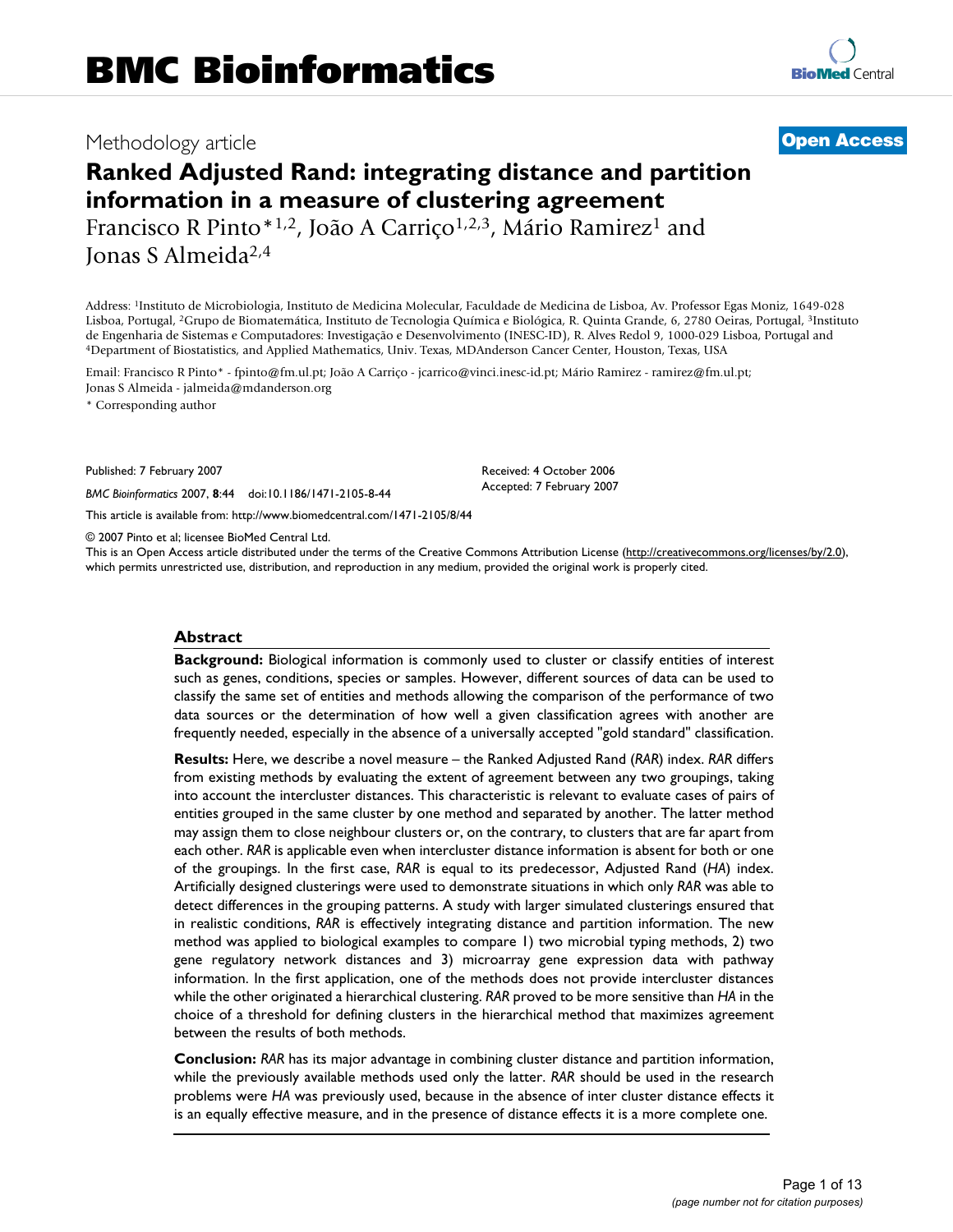# **Background**

Grouping individual entities into sets with identical properties is a recurrent task in bioinformatics, taxonomy and phylogeny studies. When there are *a priori* reasons that allow the identification of properties that define each group, it is possible to use classification algorithms to distribute individuals among the possible classes. In other situations, different classes are defined without the absolute knowledge of what properties (and values of those properties) could identify "natural" classes. The usual procedure is the collection of data characterizing each individual, relate every pair of individuals through a distance measure computed from the data and perform clustering algorithms to find a "natural" grouping structure of those individuals based on the collected data. For simplicity, most of the remaining manuscript will use the term clustering, but the problems and methods presented are also applicable to classifications.

In some well established fields, researchers may assume a "gold standard" classification. If such gold standard is available, clustering results based on a particular kind of data can then be evaluated against it. False positives and false negatives can be identified and counted, enabling the computation of several related statistics. Even when gold standards are not available, different clusterings still need to be compared. Facing two different data sources characterizing the same set of biological entities and producing two different clusterings, one may wish to know to what extent and under which conditions one can maximize agreement or disagreement between two clusterings. This information may be useful to decide if it is worthwhile to collect and analyse both data sources since if their results are in complete agreement, then it may be enough to collect data from a single source. On the other hand, if the two clusterings disagree, combining their results may offer additional information and discriminatory power. Additionally, if the two data sources carry independent information, clusters that have a good match in both clusterings can be more reliable than clusters resulting from one data source alone.

# *From previous measures to Ranked Adjusted Rand*

Since the 70's researchers in statistics, psychology and biology, have developed methods to compare clusterings. If distance matrices between individual entities are available for both clusterings, it may be possible to directly correlate the pairwise distances [1]. But more frequently, researchers are interested in knowing if the resulting groups are similar or not. It is also possible to have highly correlated distance matrices that give rise to very different partitions due to scale heterogeneity in the distance values. Hence, the methods presented in the literature have been focused in the comparison of partitions (also designated flat clusterings), neglecting the closeness relationships between clusters. There are two main families of methods comparing partitions. One evaluating pairwise agreement (Rand, Adjusted Rand, Fowlkes-Mallows, Jaccard and Wallace indices) [2-6], the other searching for clusterwise agreement (Larsen, Meila's variation of information and Van Dongen indices) [7-9]. In both families, some methods are asymmetric, that is, the agreement of clustering *A* with *B* is different of the agreement of *B* with *A* [6,7]. This asymmetry can be helpful if the symmetric methods are being effected by the different discriminatory power of the two clusterings. Clusterwise methods are computed from a contingency table (*CT*, Table 1) that contains the dual classification of each individual entity in both clusterings, while pairwise methods are computed from a 2 by 2 mismatch matrix (*MM*, Table 2), derivable from the *CT*. Each of the four cells of *MM* count the pairs of entities that belong or not to the same cluster in either of the two clusterings. None of the two matrices *CT* or *MM* contain any information about the relatedness of the different clusters.

Although the research in this area has produced many different methods, the classical methods are the most frequently referred, as an example, in a recent reference book on microarray data analysis, the only presented method to compare clusterings is equivalent to the Rand index [10]. On the other hand there is no general consensus on the choice of the method to compare clusterings, and active research on alternative methods was motivated by microarray and systems biology approaches [11]. It should be noted that the methods discussed here are not evaluating the quality or validating clustering algorithms. Instead the aim is to confront information of clusterings obtained from different data sources. It is also not a direct aim to achieve a combined better clustering closer to a hypothetical true classification. Nonetheless, these are possible secondary applications that are not tested in the present report. Additionally, researchers comparing clustering results should be aware that the measured levels of agreement could be strongly influenced by the inherent quality of the individual clusterings and by the type and quality of the datasets that originated the analysed clusterings.

The motivation to develop a new method stemmed from the observation that, for the available measures, when pairs of entities are in the same cluster on one clustering, and in different clusters on the other, it is considered irrelevant if these clusters are close neighbours or, on the contrary, very distant. A solution for such a problem was developed in a related subject, the quantification of the agreement of different observers performing a diagnostic test [12]. When the test has multiple possible categories with an ordinal relation (of disease severity, for example), weights are attributed to different degrees of disagreement. Minimal (when one observer chooses one category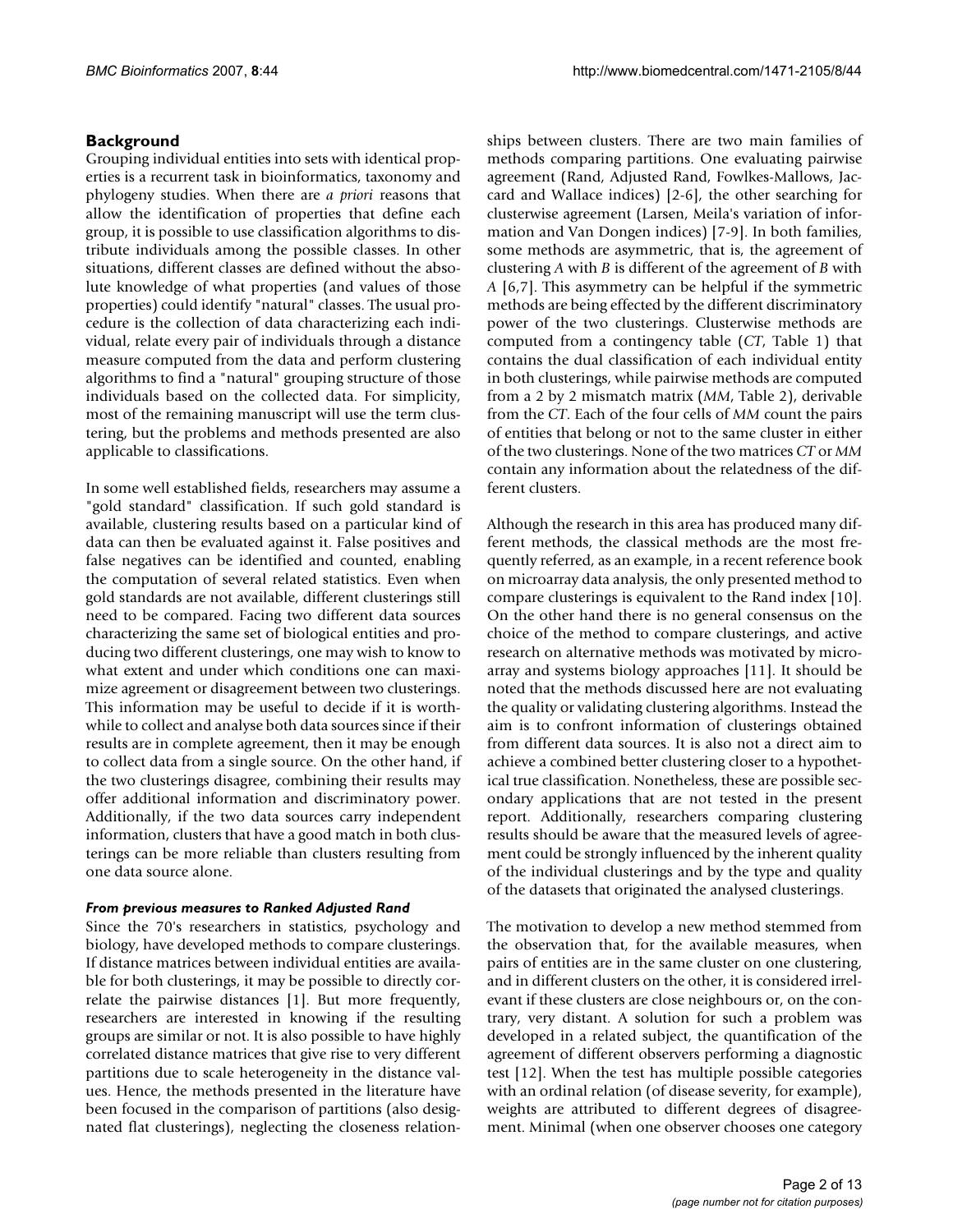|                    |             | ╭<br>ັ         |            |          |             |                   |
|--------------------|-------------|----------------|------------|----------|-------------|-------------------|
|                    |             | C              | $C_{2}$    | $\cdots$ | $C_{K}$     | C marginal totals |
|                    |             | $ct_{1,1}$     | $ct_{1,2}$ |          | $ct_{1,K}$  | $n_{1}$           |
|                    | $-2$        | $ct_{2,1}$     | $ct_{2,2}$ | $\cdots$ | $ct_{2,K'}$ | n <sub>2</sub>    |
|                    | $\cdots$    |                | $\cdots$   |          |             |                   |
|                    | $L_{\rm K}$ | $ct_{k,1}$     | $ct_{k,2}$ |          | $ct_{K,K'}$ | $n_{K}$           |
| C' marginal totals |             | n <sub>1</sub> | $n_2$      | $\cdots$ | $n_K$       | n                 |

#### **Table 1: Contingency Table (***CT***).**

Table used for the computation of cluster-wise measures of clustering agreement.  $c_{ij}$  is the number of entities that are both in cluster  $\mathcal{C}_i$  and  $\mathcal{C}'_j$ 

close to the one chosen by the other observer), intermediate and maximal disagreement (when the two observers choose categories in the two extremes of the ordinal scale), and these contribute proportionally to the overall measure of agreement computed.

The use of a similar weighting strategy in the comparison of clusterings is not directly applicable. First, and in contrast to the observer agreement case, the two clusterings are not forced to have the same number of groups. Second, there is no predetermined correspondence between the clusters in both clusterings. Third, the closeness relationships between clusters are frequently more complex (needing two or more dimensions to be correctly represented) than the simple ordinal scale of diagnostic categories (an unidimensional representation). The main achievements of the proposed measure are the solutions for these three problems. It consists on the definition of a new way to record pairwise agreements in a Ranked Mismatch Matrix (*RMM*), enabling the combined accounting of partition and intercluster distance information in the computation of an overall clustering agreement measure. The new measure was named Ranked Adjusted Rand (*RAR*), because it can be considered an expansion of the previous Hubert and Arabie (*HA*) adjusted Rand index and both measures are equivalent when there is no intercluster distance information available for both clusterings.

#### **Results and discussion** *Interpretation of* **MDD** *and* **RAR** *values*

The Methods section describes how to compute *RAR* from a Ranked Mismatch Matrix (*RMM*, represented in Table 3) and the quantities Mean Diagonal Deviation (*MDD*) and expected *MDD* under independence of clusterings (*MDDind*). *MDD* can be interpreted as the expected change in intercluster distance rank for a randomly chosen pair of entities. Considering one entity pair (*a*, *b*). If in clustering *C*, *b* belongs to the *rth* closest cluster to *a*'s cluster, then it is expected that in *C'*, *b* is in the  $r \pm (MDD^{ind} \times K')^{th}$  closest cluster to *a*'s cluster (*K'* is the number of clusters in *C'*). This kind of interpretation can be very useful if the aim is to predict the clusters obtained with one technique or data source using the clustering information obtained by a different technique or data source. *MDD* can take the value 1 only in a single situation: when in one clustering all entities are in the same clustering and in the other, every entity is in its own cluster, and all clusters are equally distant from each other. On the other hand, a *MDD* value of 0 corresponds to two clusterings with exactly identical partitions and equally ranked relative distances between clusters. The *RAR* values compare the observed *MDD* values with the theoretical *MDD* value if the assignment of entities to clusters was independent in both clusterings (the agreement in both clusterings would only be due to chance alone). The maximum value taken by *RAR* is 1, when *MDD* is 0. If *MDD* <*MDDind*, the average entity pair tends to have smaller intercluster distance rank changes from one clustering to the other than it would have in the independence situation. In this case *RAR* takes positive values, meaning that the clusterings are more similar than expected by chance agreement. If *MDD* > *MDDind*, *RAR* takes negative values, meaning that the deviation from perfect agreement is greater than expected by chance. The two last situations imply a very similar interpretation to the *HA* adjusted Rand case. *RAR* values are certainly less

#### **Table 2: Mismatch Matrix (***MM***).**

|                   | Match | Mismatch |
|-------------------|-------|----------|
| Match<br>Mismatch | a     |          |

An auxiliary matrix for the computation of pair-wise measurements of clustering agreement. *a*, *b*, *c* and *d* represent counts of unique entity pairs.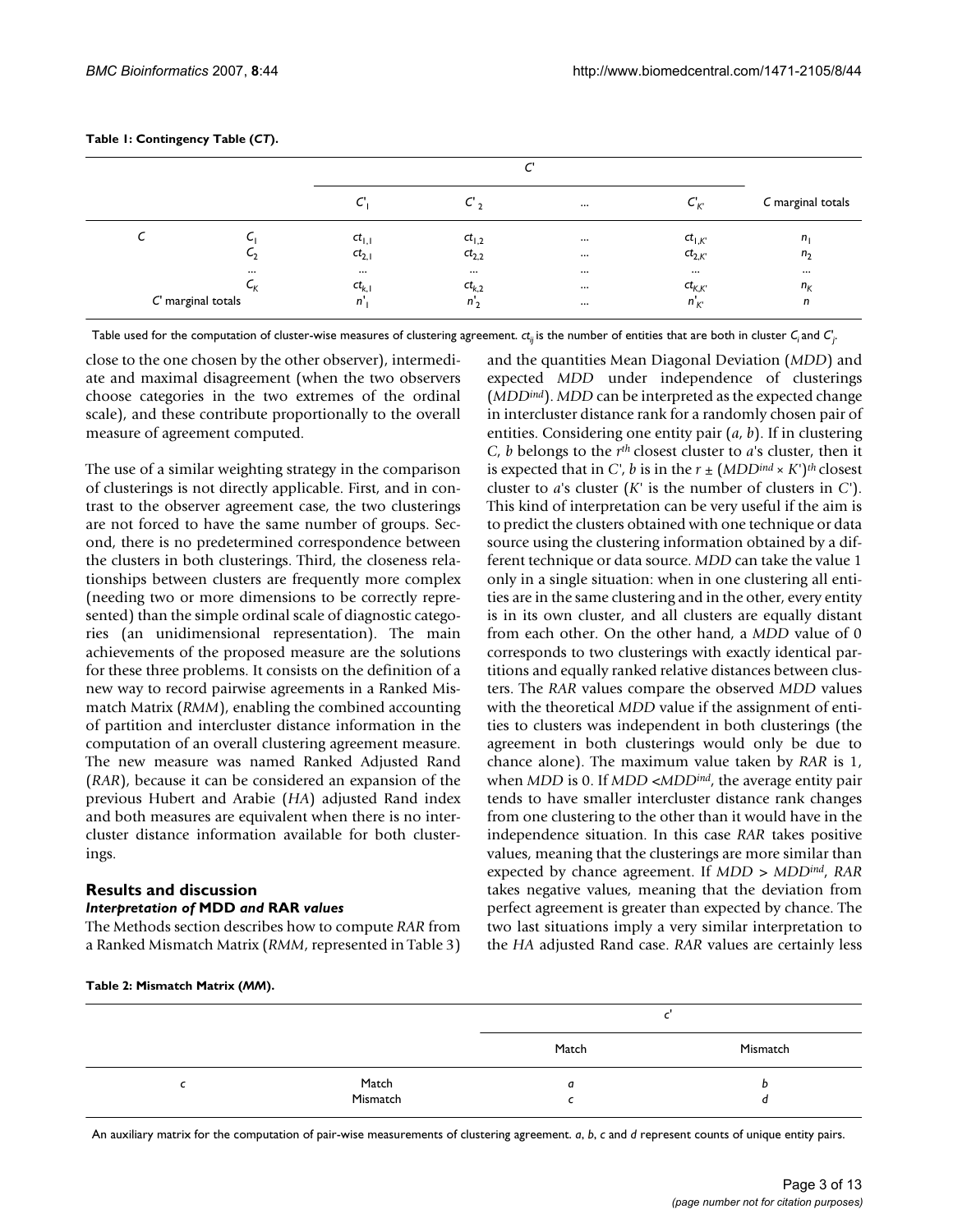intuitive than interpreting simple Rand, but *RAR* provides more rich information about clustering agreement. *RAR* will be especially useful to distinguish situations in which *HA* or other measures are almost or completely identical. For these reasons we are proposing to use *RAR* in addition to previously available measures.

#### **RAR** *in the absence of intercluster distance information*

When both clusterings being compared are flat, that is, when there is no intercluster distance information for any of them, two entities can only be either in the same cluster or in equally dissimilar clusters. *RMM* becomes identical to *MM*. In that situation, *1-MDD* is equal to the Rand index. Analogously, *RAR* becomes *HA*, since the correction for chance agreement is similar for both measures in the absence of any intercluster distance information. Proof of this equivalence is presented in Additional file 1.

# **RAR** *with incomplete intercluster distance information*

A major potential application of *RAR* is the comparison of a flat clustering with other for which interclusters distance information is available. One can use previously developed partition comparison measures to do this but the distance information available is neglected. However, *RAR* is able to compare both clusterings including the partial distance information available. The resulting *RMM* will have  $2 \times (q+1)$  (or  $(p+1) \times 2$ ) dimensions and it is possible to evaluate if the mismatches of the flat clustering tend to originate mismatches with larger rank differences in the other clustering than the flat matches.

This and the previous sections discussed the use of *RAR* when there is a partial or total absence of distance information. However, in most of the situations that Rand or Adjusted Rand indexes have been used, information about distance was indeed available. For an example see reference [11]. This is the most frequent situation when the partitions compared where produced by clustering algorithms. The clustering algorithm needs an inter-entity distance matrix, and this matrix is sufficient to derive the intercluster distances used for *RAR* computation. When the partitions are defined by classification methods, it

**Table 3: Ranked Mismatch Matrix (***RMM***).**

may still be possible to have distance information, depending on the properties used to classify entities.

# **RAR** *with ties in intercluster distances*

A positive feature of the *R*(*i*, *j*) is that it is unnecessary to define rules to deal with rank ties. If a cluster has two neighbour clusters at the same distance, they will have the same intercluster distance rank. The only consequence is that the maximum intercluster distance rank  $(p+1 \text{ or } q+1)$ decreases with the number of ties. *RMM* will have *p*+1 = *K* rows and  $q+1 = K'$  columns in the absence of ties in intercluster distance ranks. Each tie in *C* will reduce one row and each tie in *C'* will reduce one column to *RMM*. A higher number of ties can be due to a more discrete intercluster distance function and will produce a reduced *RMM* that is more similar to *MM*. The existence of ties is then responsible for the approximation of *RAR* to *HA*. This is consistent with the fact that more ties are a consequence of a lower resolution of the metric used to define the intercluster distance function. The minimal resolution corresponds to a binary distance function that can be 0 (same cluster) or 1 (different cluster) – that is, when *RAR* is equal to *HA*, as discussed previously.

# *Design of small scale examples*

To clearly show the desirable properties of the *RAR* measure compared with previously available methods, four theoretical simple clusterings were created (Figure 1). One of the four, clustering *A*, is the original one, with 9 entities divided in 3 clusters. The position of the points in each clustering is relevant. Two points that are more distant are less similar. Clusterings *B* to *D* were originated from *A* by splitting the  $\{1, 2, 3, 4\}$  cluster in two. One of the resulting clusters kept the same location, while the other varies in size and location in the different clusterings. The coordinates and cluster identity of every corresponding nine entities in the four clusterings were used to compute *RAR* and other ten measures of clustering agreement between *A* and each of its transformed clusterings. The description and formulas of these additional measures are available in the corresponding references given in Table 4, together with the values computed for these examples.

|   |                 | اسم<br>J             |                   |                    |          |                 |
|---|-----------------|----------------------|-------------------|--------------------|----------|-----------------|
|   |                 | Match                | Mismatch I        | Mismatch 2         | $\cdots$ | Mismatch $_q$   |
| с | Match           | $rmm$ <sub>1.1</sub> | $rmm_{1.2}$       | $rmm_{1,3}$        |          | $rmm_{ ,q+1}$   |
|   | Mismatch I      | $rmm_{2,1}$          | $\text{mm}_{2,2}$ | rmm <sub>2.3</sub> |          | $rmm_{2,q+1}$   |
|   | Mismatch 2      | rmm <sub>3.1</sub>   | $\text{mm}_{3,2}$ | rmm <sub>3.3</sub> | $\cdots$ | $rmm_{3,q+1}$   |
|   | $\cdots$        | $\cdots$             | $\cdots$          | $\cdots$           | $\cdots$ | $\cdots$        |
|   | Mismatch $_{b}$ | $rmm_{p+1,1}$        | $rmm_{p+1,2}$     | $rmm_{b+1,3}$      | $\cdots$ | $rmm_{p+1,q+1}$ |

An auxiliary expanded matrix for the computation of pair-wise measurements of clustering agreement, accounting for intercluster distances. The mismatch row *i* indicates that the two entities are in different clusters *Cx* and *Cy*, and *Cy* is the *i th* closest cluster to *Cx*. Column meaning is analogous.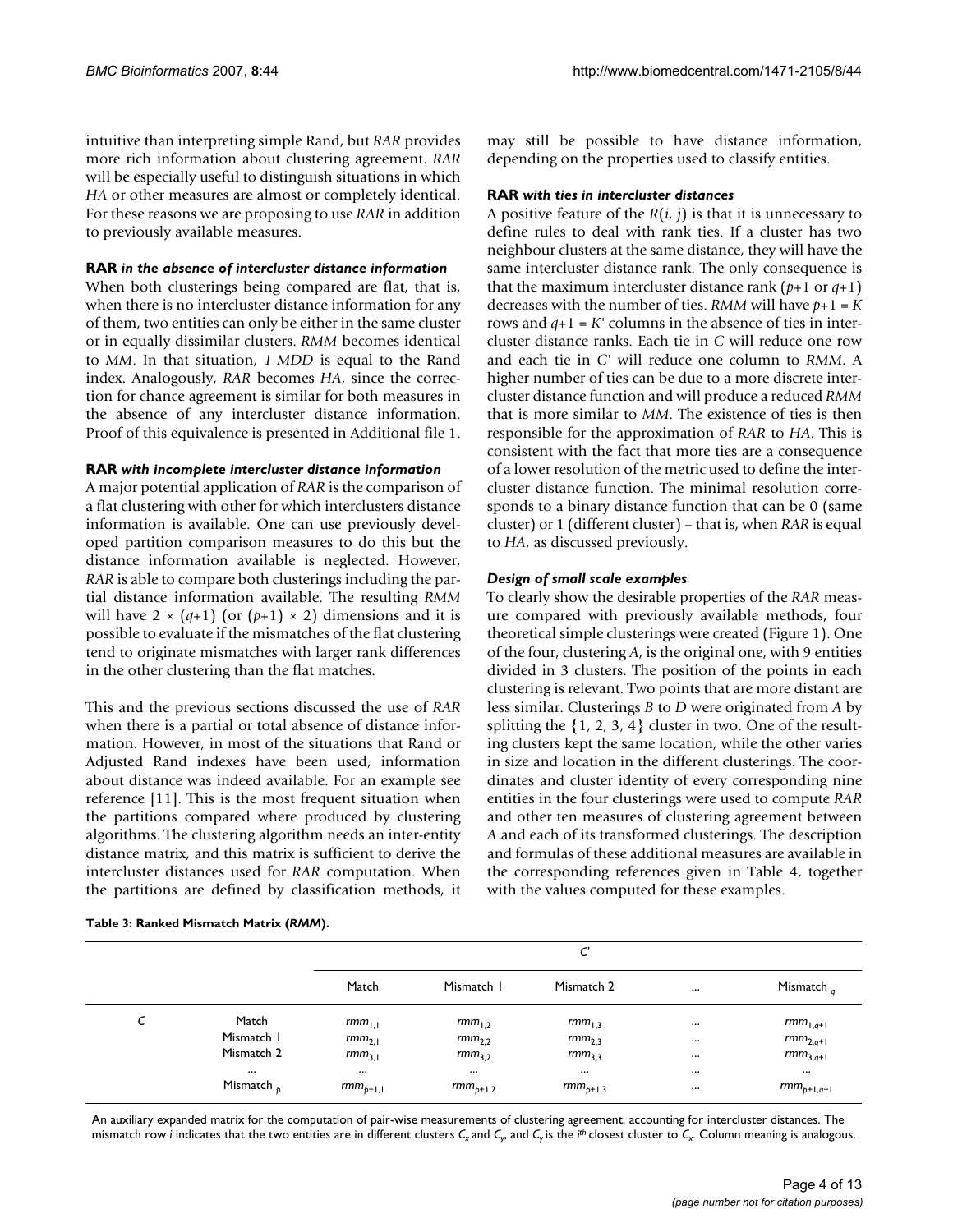|                                               | Clusterings compared |       |      |  |  |
|-----------------------------------------------|----------------------|-------|------|--|--|
| Clustering comparison measures<br>[reference] | A-B                  | $A-C$ | A-D  |  |  |
| Rand [2]                                      | 0.92                 | 0.92  | 0.92 |  |  |
| HA [4]                                        | 0.77                 | 0.77  | 0.77 |  |  |
| Jaccard [5]                                   | 0.70                 | 0.70  | 0.70 |  |  |
| Wallace forward [6]                           | 0.70                 | 0.70  | 0.70 |  |  |
| Wallace reverse [6]                           | 1.00                 | 1.00  | 1.00 |  |  |
| Larsen forward [7]                            | 0.95                 | 0.95  | 0.95 |  |  |
| Larsen reverse [7]                            | 0.81                 | 0.81  | 0.81 |  |  |
| $MH$ [8]                                      | 0.89                 | 0.89  | 0.89 |  |  |
| Variation of Information [8]                  | 0.11                 | 0.11  | 0.11 |  |  |
| Van Dongen [9]                                | 1.00                 | 1.00  | 1.00 |  |  |
| <b>RAR</b>                                    | 0.38                 | 0.29  | 0.67 |  |  |

| Table 4: Comparison of RAR with other measures applied to the small example of Figure 1. |  |  |
|------------------------------------------------------------------------------------------|--|--|
|------------------------------------------------------------------------------------------|--|--|

Coordinates of the points in the four clusterings (*A*, *B*, *C* and *D*) of Figure 1 were used to compute *RAR* and other 10 measures of clustering agreement.

# *Analysis of the small scale examples*

The first point that these theoretical examples demonstrate is that *RAR*, contrary to the previous partition comparison measures, is able to detect a greater disagreement between clusterings if the entities causing the disagreement, besides changing the composition of the clusters



#### **Figure 1**

**Small clusterings example of** *RAR***'s unique properties**. Clustering *A* divides 9 points (numbered circles) in three clusters identified by rectangles. By splitting the {1, 2, 3, 4} cluster, the clusterings *B*, *C* and *D* were formed. One of the child clusters kept the same location. The second child cluster moved away from the original location. In *B* and *C*, the second child cluster has only one entity, while in *D* it has three. In *B* and *D* the two split clusters are nearest neighbours, while in *C* they are maximally separated. The two dimensional coordinates of the points in the figure were used to compute average distances between clusters and to calculate *RAR* and other clustering comparison measures. The results are presented in Table 4.

change also the proximity relationships between clusters. That is shown by the difference in *RAR* value for the comparisons of *A* with *B* and *A* with *C* (Figure 1). All the other ten comparison measures consider *B* and *C* equally similar to *A*. In fact, the change in cluster composition from *A* to *B* is identical to the change from *A* to *C*. The difference is that the newly formed clusters in *B* are the closest neighbours, while in *C* they are the most distant clusters. As the discussed clusterings involve a small number of entities and clusters, and considering that the distance between points is proportional to the dissimilarity that was used to generate the clusterings, observation of Figure 1 clearly indicates that clustering *B* is more similar to *A* than *C* is.

On the contrary, *RAR* indicates that clustering *D* is more similar to *A* than *B* is. This arises because in *D* only one entity has a different location comparing with *A*. From *A* to *B* three entities changed position, although to the same relative location of the one entity cluster in *D*. Again, only *RAR* detected this difference, while all the other measures remained unchanged. This happens because *RAR* uses the intercluster distance ranks. The *RMM* comparing *A* with *B* will have more point pairs out of the diagonal than the comparison of *A* with *D*. In the first comparison three points changed their relative position, affecting the *RMM* position of  $3 \times 6$  pairs of points. In the second comparison, only one point moved, hence, only  $1 \times 8$  pairs of points can have different intercluster distance ranks than they would in a perfect match comparison. Consequently, *RAR* attributes more weight to the change from *A* to *B* than from *A* to *D*. From the point of view of partition comparison measures, *B* and *D* have equal differences relatively to *A*. They both result from *A* by splitting a cluster of 4 entities into one with 3 and other with 1 entity alone. This is the reason why the 10 partition comparison meas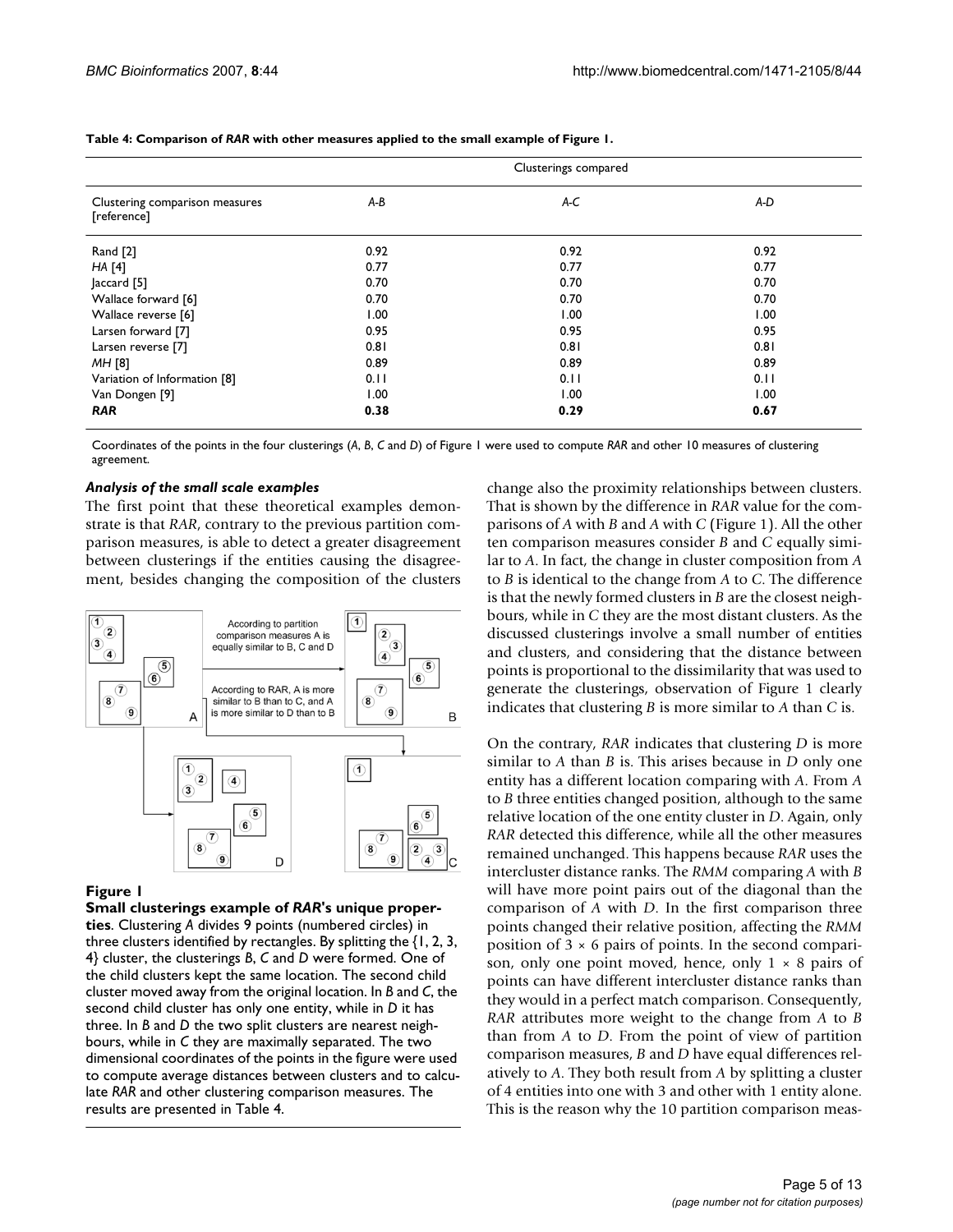ures in Table 4 are not able to distinguish between the similarity of *A* with *B* and of *A* with *D*.

# *Simulation of large scale clusterings*

The two small comparisons of the previous section are extreme cases where the advantages of *RAR* were demonstrated, since it was able to detect differences between clusterings that none of the previously available methods where able to detect. But in realistic data sets, it is expected that a variable number of entities change their cluster membership and their relative position simultaneously. Additionally, some entity changes may contribute to make clusterings more similar while others may differentiate them. For these reasons, larger clusterings where simulated, also with more extensive entity shuffling. A complete description of these simulations is provided in Additional file 2. Briefly, five factors were systematically varied in simulated clustering comparisons: 1) number of entities, 2) number of clusters, 3) cluster size distribution, 4) fraction of entities changing cluster membership and relative position and 5) extension of change in relative position. The only factor that had an effect on the final *RAR* values was the fraction of entities changing cluster membership and location, producing a linear correlation coefficient of  $r = -0.918$ . The number of entities ( $r =$ 0.077), number of clusters  $(r = -0.109)$ , and the cluster size distribution  $(r = -0.032)$  had negligible impact on *RAR* values. These low correlations support the conclusion that *RAR* values are not systematically influenced neither by the number of entities and clusters being compared nor by the distribution of cluster sizes. As the entities changing cluster membership were randomly selected from every possible cluster, the change in relative position of some entities could be balanced by entities moving in the opposite direction. Consequently, varying the extension of change in relative position produced highly variable results and a low correlation with *RAR* values  $(r = -0.016)$ . To evaluate more precisely the influence of this factor on *RAR* values, a partial correlation analysis was performed on the relation between *RAR* values, *HA* values (that can be interpreted as *RAR* values without intercluster distance information) and the net change in entity relative position (measured by the correlation coefficient between the distance matrices of the two clusterings being compared). The results, presented in detail on supplementary material, show that *RAR* integrates independent information contained in the *HA* Index and in the correlation coefficient between distance matrices. The partial correlation of *RAR* with both factors are strong and positive (0.758 and 0.720), which means that both a higher fraction of entities changing cluster membership and a higher net change in entity relative position independently induce higher *RAR* values.

# *Biological examples*

To substantiate the general applicability of *RAR*, three examples with biological data are presented that compare 1) two microbial typing methods, 2) two gene regulatory network distances and 3) microarray gene expression data with pathway information. The first example is presented in the main text while the other two are included in Additional file 3.

Typing methods are major tools for the epidemiological characterization of bacterial pathogens, allowing the determination of clonal relationships between isolates based on their genotypic or phenotypic characteristics. Since typing schemes analyze different phenotypic or genotypic properties of bacteria, if some congruence between the methods is found, it suggests that a phylogenetic signal is being recovered by both methods, allowing greater confidence about evolutionary hypothesis or clonal dispersion of the strains under study. The same collection of bacterial isolates can be typed by different methodologies and it becomes of great epidemiological and evolutionary importance to understand the relationships between the clusters of isolates defined by the different methods. To this end we have recently evaluated the usefulness of a set of measures to quantitatively describe these relationships [13].

# *Data handling*

We analyzed the data generated by the characterization of a collection of 325 macrolide-resistant *Streptococcus pyogenes* [14,15]. This collection was characterized by *emm* sequencing, that generates groups of isolates differing by less than 92% in their DNA sequence and by comparison of the patterns generated after digestion of total DNA with the *SmaI* endonuclease and separation by pulsed-field gel electrophoresis (PFGE). Dice coefficient was used to compute dissimilarity between PFGE band patterns, enabling the subsequent hierarchical clustering with average linkage. Measurement of the agreement between the *emm* classification and PFGE clusterings for the same data set has already been done using *HA* and Wallace indices (W) [13]. Wallace index of clustering *A* relatively to *B* is the probability that two entities are in the same cluster in *B*, knowing they were in the same cluster in *A*. It is a pairwise asymmetric clustering agreement measure [6]. For the present work, PFGE clusterings were produced for 70 different Dice dissimilarity thresholds, covering all the possible values. Each of these clusterings was compared with the *emm* classification through *RAR*, *HA* and Wallace indices.

# *Practical example results and discussion*

The dendrogram built with PFGE and *emm* type classification data is shown in Figure 1 of the Additional file 3. Although major agreements for half of the *emm* types (1,4,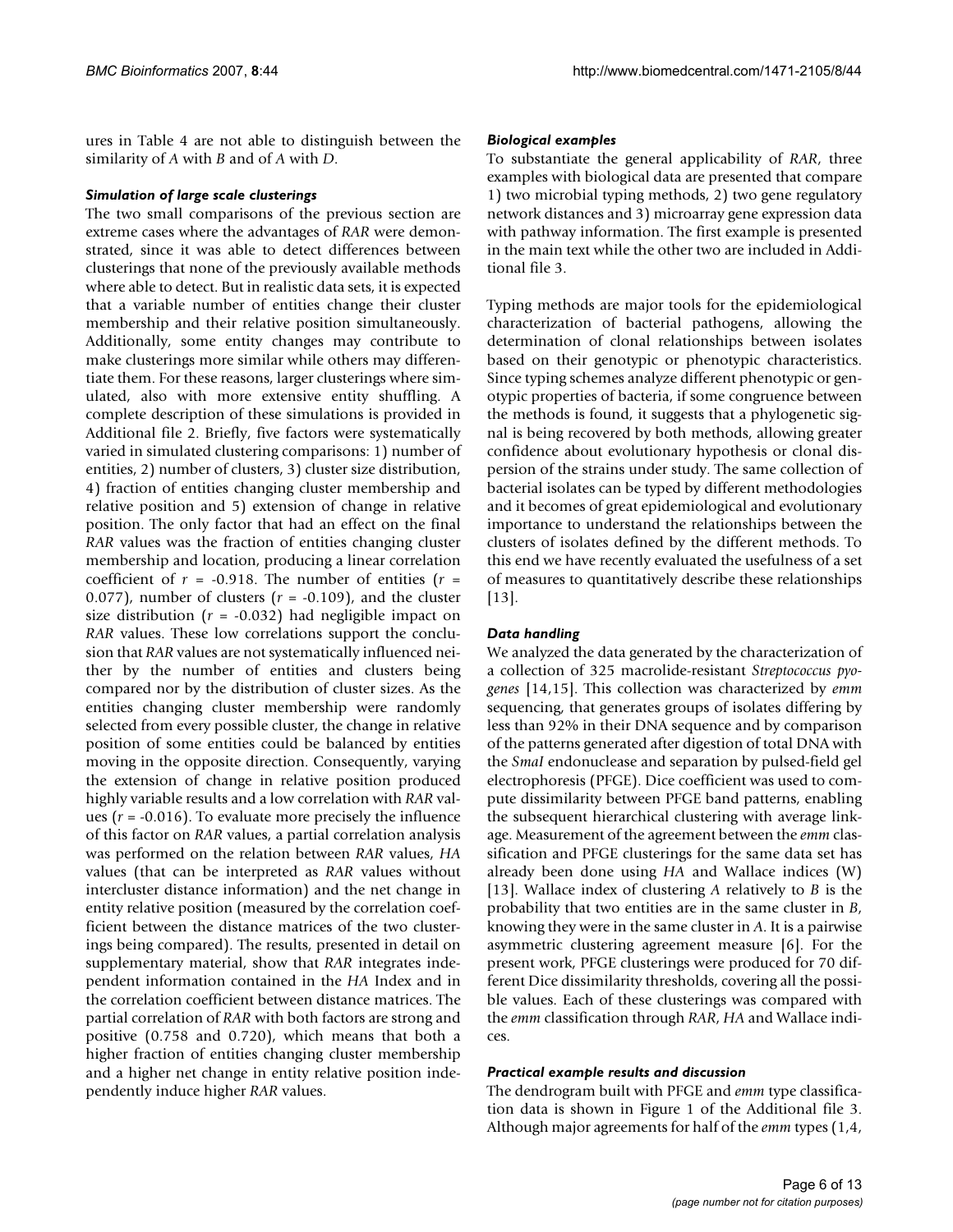9, 11, 12 e 22) are identifiable within the dendrogram, it becomes a hard task to quantify the overall concordance including the other types. In order to compare the *emm* classification and the clustering with PFGE it is first required to define the threshold that maximizes the agreement for the two microbial typing methods. Figure 2 shows the values of *RAR*, *HA* and Wallace indices for the range of Dice dissimilarity thresholds used on the PFGE clustering.

# *Wallace index*

As the threshold increases, the number of PFGE clusters diminishes, resulting on a set of larger clusters. On this process, the Wallace index of *emm* classification relative to PFGE increases, meaning that the probability that two isolates are grouped in the same PFGE cluster if they share the same *emm* type increases. Also, the fact that PFGE clusters are larger raises the probability that any two isolates belong to the same cluster. The step like increases on the ascending curve corresponds to the collapse of clusters that had many isolates with the same *emm* type. The Wallace index of PFGE relative to *emm* type, which matches the probability that two isolates have the same *emm* type, knowing that they are on the same PFGE cluster, shows the opposite behaviour. On this case, the step like decreases on the curve correspond to the collapse of clusters rich in different *emm* types.

# *HA index*

The *HA* curve reflects a compromise of the patterns of the two Wallace index curves, with a maximum around a 29% Dice similarity threshold, where both Wallace index curves present simultaneously relatively high values. *HA* is therefore similar to an average of the two Wallace indices, corrected by chance agreement.

# *RAR*

*RAR* shows a distinct behaviour from the other measures. In opposition to *HA* and Wallace indices, *RAR* variation is not dominated by large regions of no or low variability of the measure, meaning that *RAR* is sensitive to factors that are not influencing the other measures. The *RAR* curve presents two similar maxima for thresholds at 20% and 29% Dice dissimilarity, with values of 0.2185 and 0.2178 respectively. These two points limit a window where *RAR* is nearly constant. The *RAR* threshold at 29% corresponds to the maximum value of *HA*, 0.9111. On the *HA* curve, this point marks the beginning of a low-variation region between Dice dissimilarity thresholds of 28% and 41%. This window is actually where the two measures, *RAR* and *HA*, disagree the most: *HA* is nearly constant while *RAR* is decreasing considerably. To clarify this different behaviour, *RMM* compositions for thresholds 20, 29 and 41 are shown on Figure 3.

# *RMM analysis for specific thresholds*

Due to the fact that the *emm* classification does not offer distances between the different types, two isolates can only be labelled as being of the same *emm* type or not. This being so, *RMM* holds two colums (one with the isolates pairs with the same *emm* type and another with the isolates pairs with different *emm* types) and a number of lines corresponding to the maximum value of the PFGE inter cluster distance rank for each threshold. Figure 3 shows three plots where each of these two columns is represented by a curve. On these plots, the frequencies of the isolates pairs are relative so that the sum of all the represented points, including both curves, is 1. For the three studied thresholds, the frequency distributions of isolate pairs with the same *emm* type for different cluster distance ranks are very similar. The major difference is that the plots for thresholds 29% and 41% show a higher frequency for isolate pairs with the same *emm* type and a cluster distance rank of 0, meaning that the pair is in the same PFGE cluster. It is this fact that is responsible for the higher values of *HA* for these thresholds. On the other hand, *HA* is not able to detect the differences in the frequency distribution of isolate pairs with different *emm* types for different cluster rank distances. Compared with thresholds 29% and 41%, this distribution for threshold 20% is flatter, meaning that isolate pairs with different *emm* types are more homogeneously distributed throughout the cluster distance rank scale. For the higher thresholds there are stronger peaks in this distribution, and they occur in the first half of the cluster distance rank scale. This contributes to a weaker agreement. For the threshold 29%, the increase in the frequency of pairs with the same *emm* type and in the same PFGE cluster balances the effect of the peaks in the distribution of pairs with different *emm* type, thus *RAR* is practically identical to the one for the threshold of 20%. For the threshold 41% the peaks are stronger, occur at lower values of cluster distance rank and there is no counteracting effect, causing a significant decrease in *RAR* value that is not observed for *HA*. In fact, to compute *HA* the frequencies of isolate pairs with different *emm* type and cluster distance rank greater than 1 are grouped in just one class. This is not the case for *RAR* that uses all the values in the *RMM* for its computation. One can argue that the higher peaks in the frequencies of isolate pairs for higher thresholds are due to the lower number of clusters. Fewer clusters correspond to fewer degrees of freedom in clustering formation. With more clusters it becomes easier to build clusterings with a more perfect agreement. As *RAR* computes a weighted average over all isolate pairs, in all *RMM* positions, it is more sensitive to the shape of the distribution of frequencies along the different matrix elements than to the actual frequency values. If for the different thresholds studied, the frequency distributions of isolate pairs for different cluster distance ranks were the same, *RAR* would give similar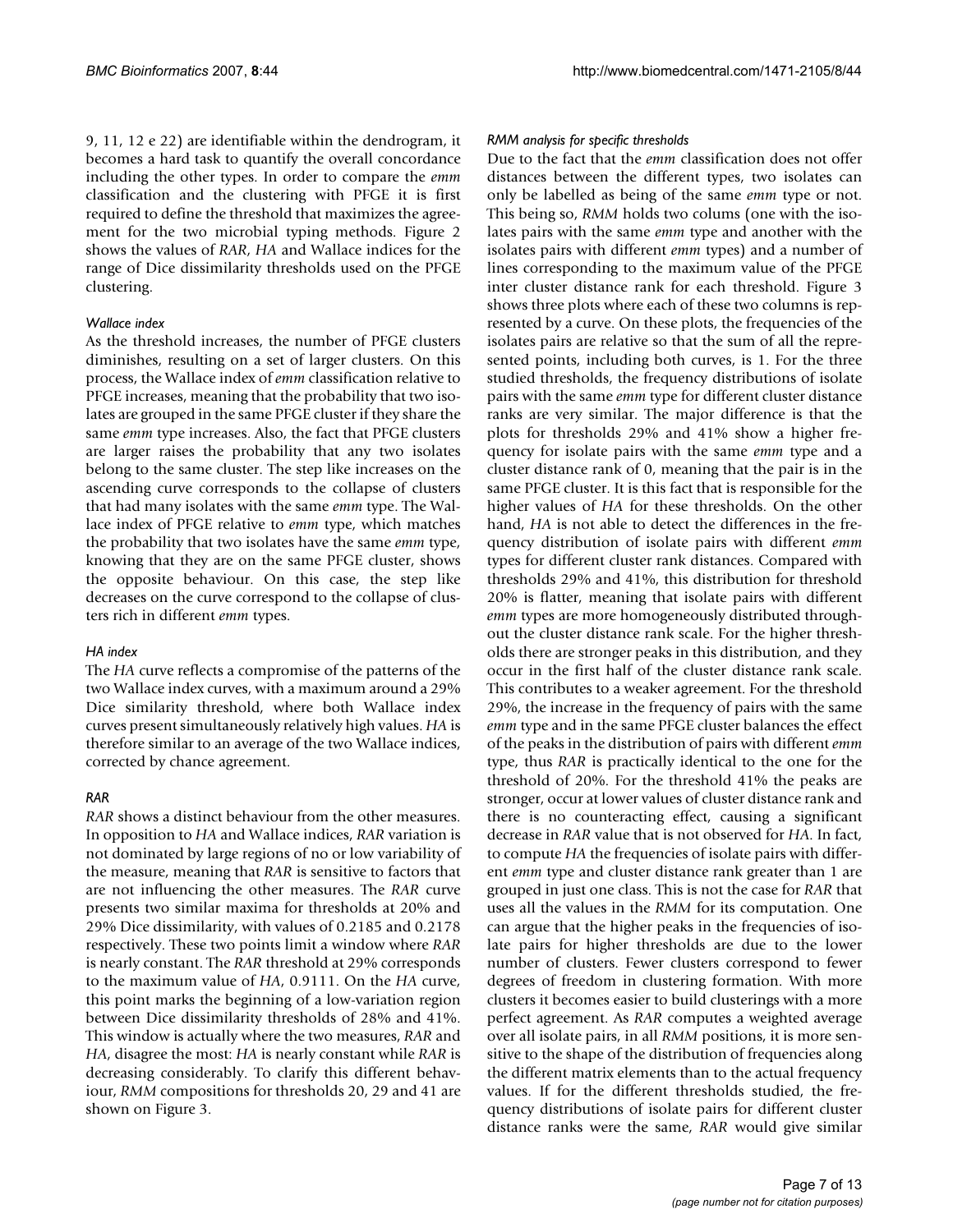

**Ranked Adjusted Rand (***RAR***), Adjusted Rand (***HA***) and Wallace (***W***) indices for the comparison of** *emm* **type with PFGE clusterings using different Dice dissimilarity thresholds**. Dice dissimilarity is in a 0–100 scale. The plot in the top indicates the number of PFGE clusters originated with the respective threshold, while the number of *emm* types is always 12. The minimum threshold studied, 1, does not originate 325 clusters because there are sets of isolates whose PFGE band patterns have a Dice dissimilarity of 0. *W*(*emm-PFGE*) is the probability that a pair of isolates is in the same PFGE cluster knowing that they have the same *emm* type. Analogously, *W*(*PFGE-emm*) is the probability that a pair of isolates has the same *emm* type knowing that they are in the same PFGE cluster. *HA* reflects the evolution of both Wallace indices. The plateau of maximum *HA*, between the thresholds of 28 and 41, is a region of compromise where both Wallace indices are high. The curve of *RAR* values shows a more complex behaviour, with a plateau of maximum values between the thresholds of 20 and 29, and a significant decrease between 29 and 41, where *HA* is nearly constant.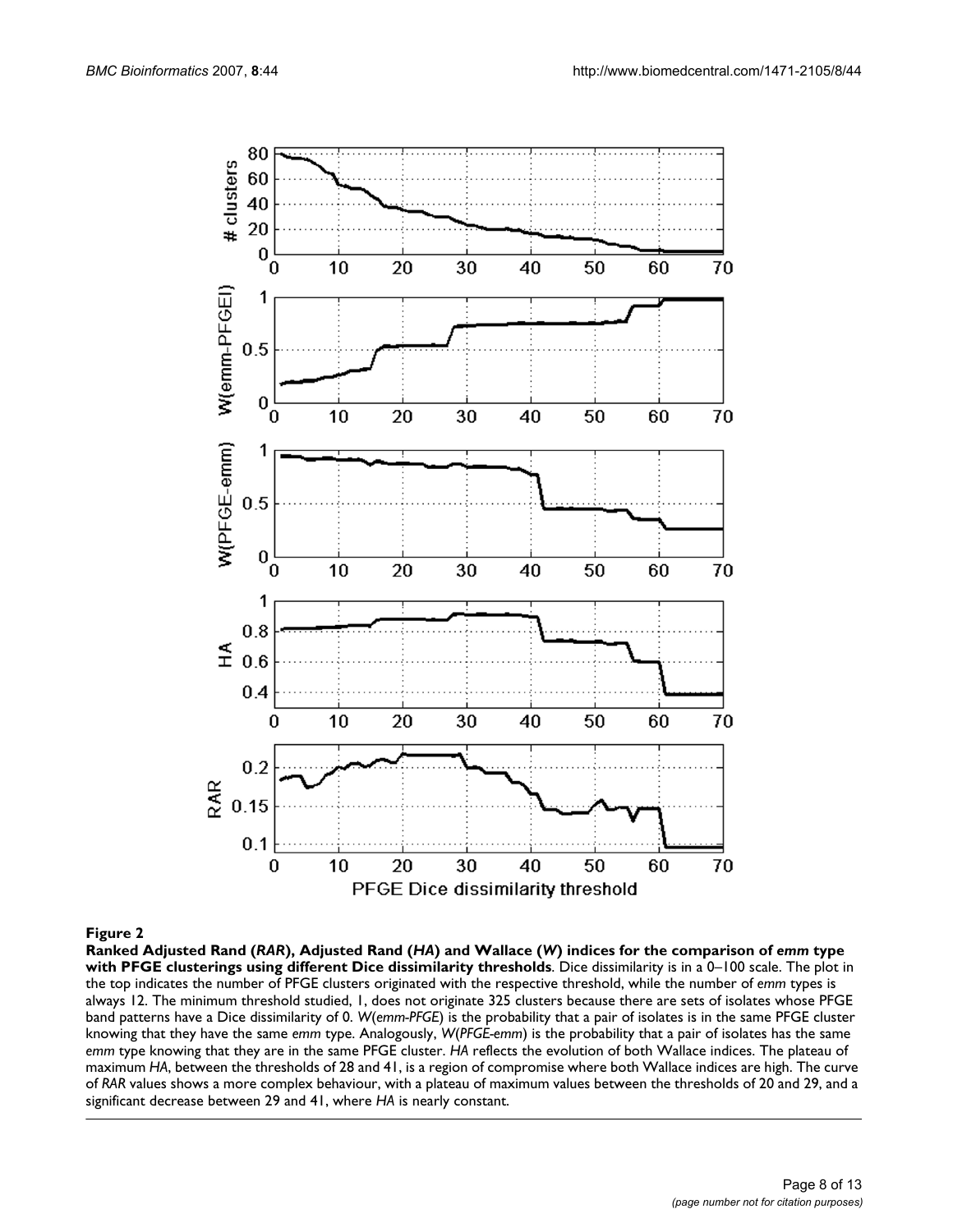

#### **Figure 3** Ranked Mismatch Matrix (*RMM*) composition at different Dice dissimilarity thresholds for PFGE clustering

**Ranked Mismatch Matrix (***RMM***) composition at different Dice dissimilarity thresholds for PFGE clustering**. The *RMMs* for the comparison of *emm* type with PFGE clusterings have dimensions *p* × 2, where *p* depends on the number of PFGE clusters and the two columns correspond to isolate pairs with the same or with different *emm* type. The PFGE intercluster distance rank is represented in the horizontal axis. The isolate pairs with the same *emm* type are represented with full lines while for pairs with different *emm* type a dashed line was used. The frequencies plotted in the vertical axis are relative, meaning that the content of each *RMM* element was divided by the sum of all *RMM* elements. It corresponds to the fraction of isolate pairs contributing for the respective *RMM* element. *RMM* composition was studied at three different thresholds (*T* = 21, 29 and 41) because, 21 is an optimal threshold for *RAR* but not for *HA*, 29 is an optimal threshold for both measures and 41 is a slightly sub-optimal threshold for *HA* (it is at the end of the maximal plateau of *HA* in Figure 3) and a bad threshold for *RAR*. The frequency distributions of isolate pairs with the same *emm* type are similar for the three thresholds. This is not the case for isolate pairs with different *emm* type. Here, as the threshold increases, the frequency peaks become larger and occur at lower cluster distance ranks, contributing in this way for a weaker agreement.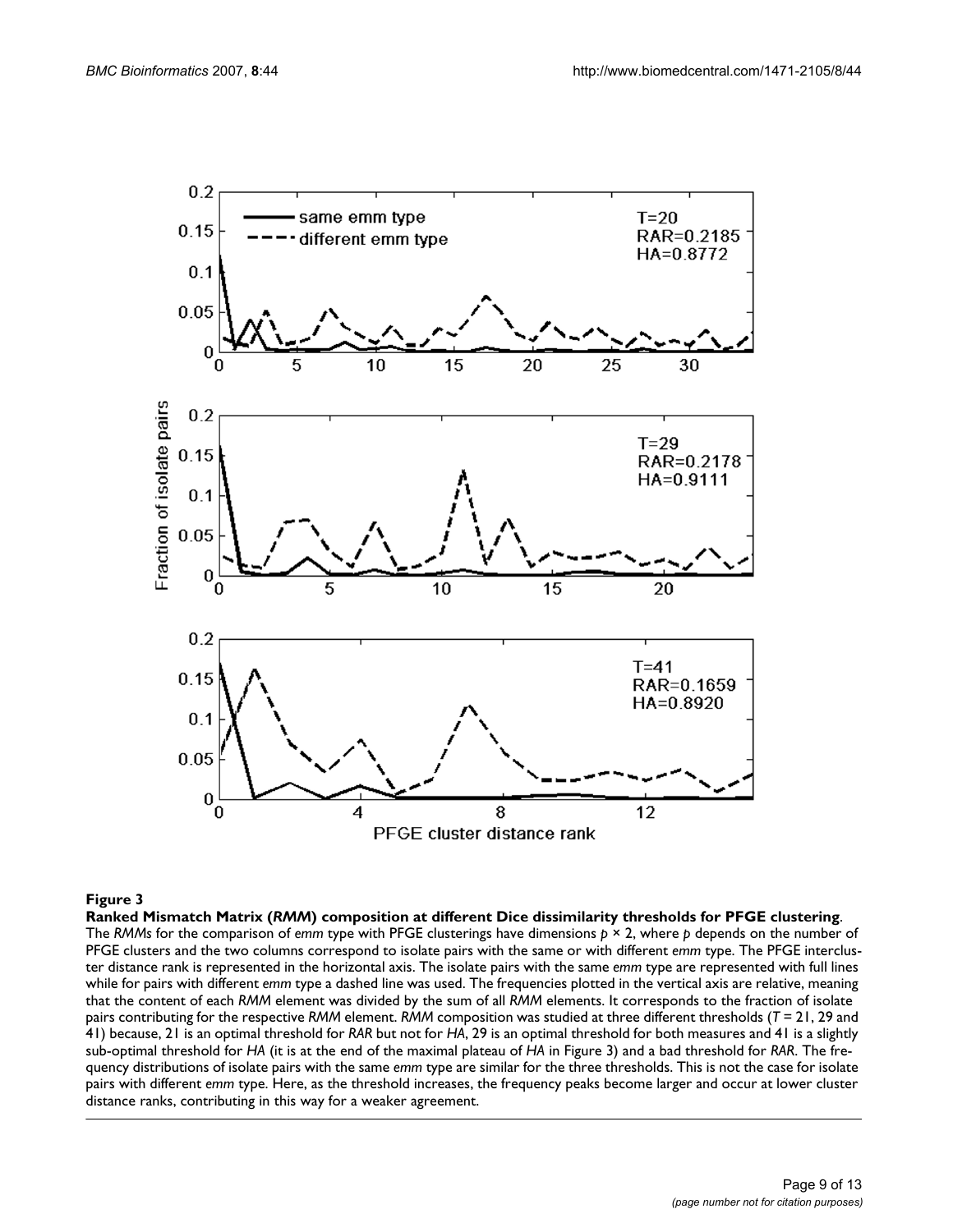results to *HA*, which is expectable since *RAR* is an extension of the *HA* method. The main difference is that *RAR* is sensitive to changes in the discussed distributions, or, in other words, it is sensitive to different levels of disagreement when a pair of isolates is not in the same class or cluster. This practical example shows the power of using *RAR* jointly with clustering comparison measures that only evaluate partition divergence, like *HA* or the Wallace coefficients. Using *HA* alone, it would be difficult to choose a Dice dissimilarity threshold in the interval of 28 to 41%. Between those values the partitions compared are almost equally similar, and the gains in *W*(*emm-PFGE*) are compensated by lower *W*(*PFGE-emm*). But *RAR* values are clearly higher for the 29% than for the 41% threshold. As the *HA* partition similarity is practically the same for both thresholds, it is safe to say that the change in *RAR* is due to an intercluster distance disagreement effect. Comparing the variation of *RAR* values with the corresponding variation of *HA* or other measures provides an easier way to infer the meaning of *RAR* values. *RAR* has another maximum at 20% dissimilarity threshold, and the corresponding *HA* value is not in the maximal plateau. This means that looking only at partition information, a 20% threshold would be inferior to 28% or 41%, but at 20% the entity pairs have a stronger tendency to be in equally separated clusters in both clusterings, which increases the *RAR* value. The existence of a *RAR* maximum at this value is actually confirming the empirically accepted Dice dissimilarity threshold of 20% to define PFGE clusters [13,15-17], a value that does not correspond to the *HA* maximum.

# **Conclusion**

As previously stated, comparing different clusterings for the same set of entities is a recurrent task. Hubert and Arabie's Adjusted Rand (*HA*) index is still commonly used to quantify these comparisons [11,13,18,19]. The new method described here, the Ranked Adjusted Rand (*RAR*), can be useful in all instances where *HA* is applicable. *RAR* is an extension of *HA*, and produces identical results when there is no intercluster distance information. The novelty introduced by the *RAR* measure is the way the Ranked Mismatch Matrix (*RMM*) is built. The fact that the contribution of each entity pair in *RMM* is determined by the intercluster distance rank function allows the recording of different levels of disagreement circumventing the problem of pre-ordering clusters and of difference of number of clusters in both clusterings.

The artificial small examples highlighted the situations where *HA* and other available measures are not able to discriminate while *RAR* is. Namely, when from one clustering to another, a cluster is split in two and one or two of the child clusters change their localization relatively to the remaining clusters, only *RAR* is sensitive to differences

in the relative distances of these new clusters as compared with the original clustering.

When applied to the comparison of larger clusterings, *RAR* proved to be robust to factors like number of entities and clusters, and also to different cluster density patterns. From the viewpoint of computation time needed to execute *RAR* no special problems are anticipated even with its application to very large clusterings. Simulated clustering comparisons clarified that the distance information that *RAR* integrates is not the same that is already implicit in the partition information. For constant partition information *RAR* is still sensitive to distance information changes. Analogously, for constant correlation between distance matrices, *RAR* is still sensitive to changes in partitions.

*RAR* was tested with experimental data from the field of molecular epidemiology. The test case was a comparison between one flat classification, without interclass distance information, the *emm* types, and a hierarchical clustering, from PFGE data, where there was inter cluster distance information for several clusterings originated from the same dendrogram. *RAR* produced different results from *HA* and Wallace indices. Analysis of *RMM* content proved to be helpful in the detection of what disagreements or agreements were causing changes in *RAR* and *HA* values. In conclusion, use of the *RAR* measure lead to a more informed decision on the best threshold to generate a PFGE clustering with a maximum agreement with the *emm* type classification. Although measures like Rand, Jaccard and Wallace indices continue to be useful, especially because the numbers generated have an associated intuitive meaning, we argue that *RAR* supersedes the previous indices when measuring the overlap between clusterings or classifications. The foundation of this argument lays in the fact that *RAR* is sensitive to the same partition differences that previous methods also detected, but in addition it is also sensitive to intercluster distance changes.

# **Methods**

# **RAR** *description*

A clustering *C* is a partition of the set of objects *D*, with *n* elements (identified below by the letters *i* and *j*), into sets (clusters)  $C_1$ ,  $C_2$ ,... $C_K$ , with  $n_1$ ,  $n_2$ ,..., $n_K$  number of entities, all greater than 0. The task of measuring clustering agreement arises when, for the same set *D*, two different methods are used to produce two different clusterings, *C* and *C'*, with *K* and *K'* clusters each. To evaluate the overlap of the two partitions, a contingency table is built, where every element of *D* contributes to the cell of the corresponding clusters in both *C* and *C'* as shown in Table 1. Focusing on the pairwise agreement, the information in *CT* can be further condensed in a mismatch matrix represented in Table 2, where *a*, *b*, *c* and *d* represent the counts of entity pairs that fall in each of the four possible catego-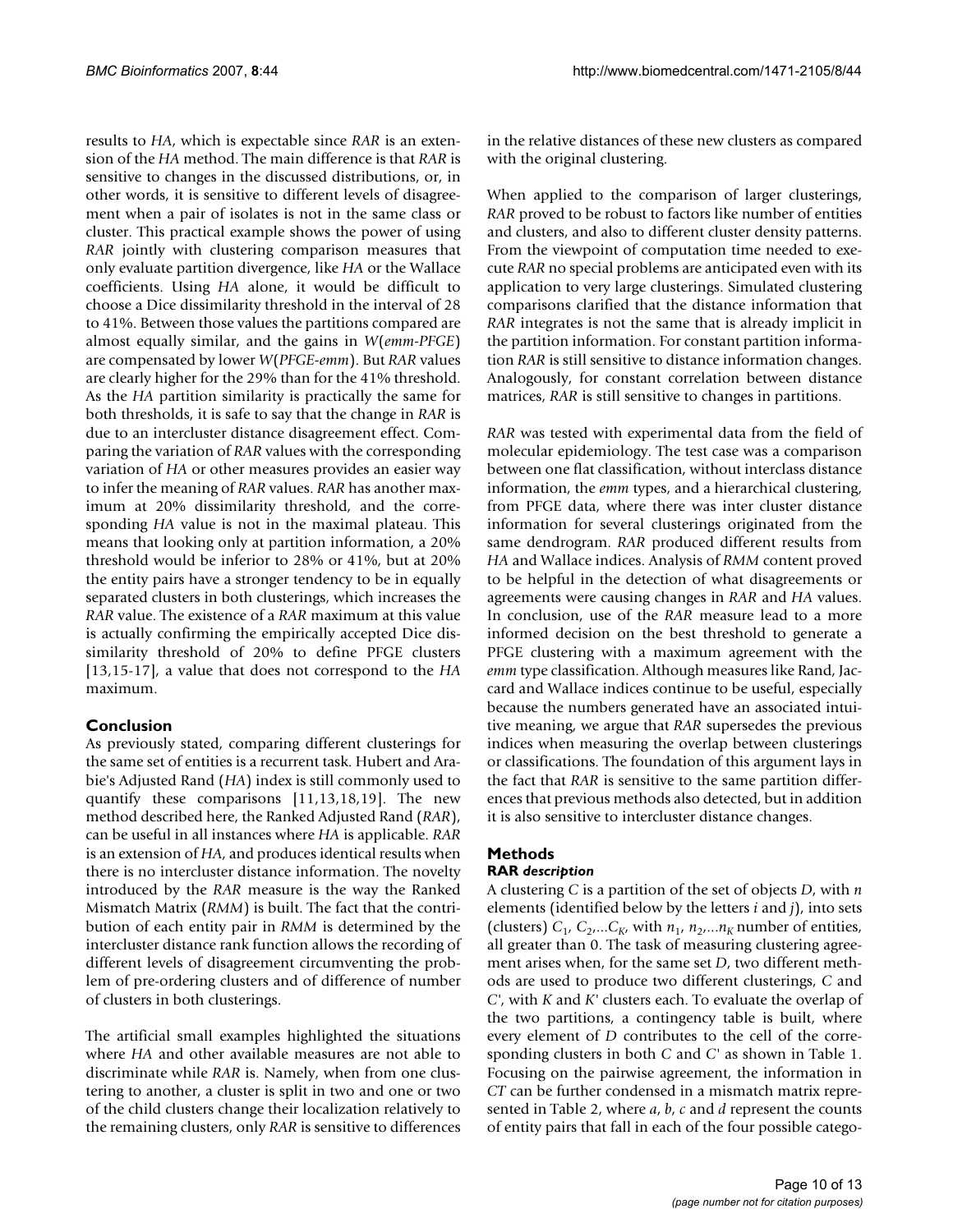ries. For example, entity pairs in the *b* category are in the same cluster in *C* but in different clusters in *C'*. The sum of *a*, *b*, *c* and *d* is  $n(n-1)/2$ , the total number of unique entity pairs.

#### *Adjusted Rand, the* **RAR** *predecessor*

Hubert and Arabie proposed an adjusted Rand index to quantify clustering agreement [4]:

$$
HA(C, C') = \frac{a + d - n_c}{a + b + c + d - n_c}
$$
 (1)

Where  $n_c$  is the correction for chance agreement, corresponding to the expected sum of *a* and *d* if *C* and *C'* where totally independent clusterings:

$$
n_c = \frac{n(n^2+1)-(n+1)\sum_{k=1}^{K}n_k^2-(n+1)\sum_{k'=1}^{K'}n_{k'}^2+2\sum_{k=1}^{K}\sum_{k'=1}^{K'}\frac{n_k^2n_{k'}^2}{n}}{2(n-1)}\tag{2}
$$

Milligan and Cooper [20] and more recently Steinley [21] performed comparative studies of several pairwise clustering agreement criteria. They found *HA* the criterion with the most desirable properties, especially the zero expected value in the case of independent clusterings and the robustness to changes in cluster number and cluster size heterogeneity. The basic principle of *HA* is to compute the fraction of entity pairs in the diagonal of *MM*, because those pairs are the ones contributing to the general agreement. The pairs in *b* and *c* have a null contribution to the agreement. This fraction must be corrected for the expected chance agreement.

#### *Ranked Mismatch Matrix (***RMM***), a new format for the presentation of clustering data*

To include the intercluster distance information, the entity pairs in *a* should continue to have a maximum contribution to the overall agreement, but *b, c* and *d* entity pairs should have different contributions according to the degree of mismatch in each of the two clusterings. First an intercluster distance rank function *R* is defined for every pair of entities (*i*, *j*) of a data set *D* (expression 3).

$$
R(i, j) = (x, \gamma): i, j \in \{1, 2, \ldots n\}; x \in \{1, 2, \ldots K - 1\}; \gamma \in \{1, 2, \ldots K - 1\} \quad (3)
$$

 $R(i, j) = (x, y)$ , means that in clustering *C*, entity *j* is in the *xth* cluster closer to the one of entity *i*, and in clustering *C'*, the cluster of entity *j* is the *yth* closer to the cluster of *i*. In the case *i* and *j* are in the same cluster in *C*, *x* will be 0. If *i* and *j* are in the same cluster in *C'*, *y* will be 0. The distance between two clusters is here measured as the average distance between their entities. This is only possible when distances between every pair of entities are available. According to the problem, other intercluster distance function can be defined. For instance the standard single, complete or other linkage functions of hierarchical clustering can be used. In the absence of any distance information, the distance between a cluster and itself is 0 and between two different clusters is 1. Additionally, the intercluster distance definition does not have to be the same in the two clusterings being compared. These definitions allow the *RAR* method to be applied to any pair of clusterings. With the help of the intercluster distance rank function the Ranked Mismatch Matrix (*RMM*), represented in Table 3, can be computed, with the general element  $rmm_{y}$ defined as:

$$
rmm_{x,y} = \sum_{i=1}^{n} \sum_{j=1}^{n} H(i \neq j)H(R(i,j) = (x-1,y-1))
$$
\n(4)

 $H(x)$  is a Heaviside step function that takes the value 1 when *x* is true and 0 otherwise. The double sum includes the equal entity pairs of type (*i*, *i*) and the repeated entity pairs of types (*i*, *j*) and (*j*, *i*). The pairs of the first type do not contribute to the final sum due to the Heaviside function  $H(i\neq j)$ . The repeated pairs (differing only by the order of the entities inside the pair) need to be accounted in the sum because, for each of the individual clusterings, the intercluster distance rank is not necessarily symmetric. As an example, cluster *A* may be the closest neighbour of cluster *B*, but the closest neighbour of cluster *B* may be *C* and not *A*. In *RMM*, intercluster distance rank information for every pair of entities is recorded without identifying which clusters are separated at what rank distance. This is important because for each cluster, the *ith* neighbour cluster can be different. In this way, the intercluster distance information can be integrated with the partition comparison without the need of a strict ordinal relationship between clusters (like the example of disease severity referred in the introduction), of a known cluster correspondence between clusterings or of an equal number of clusters in both clusterings.

#### *Measuring clustering agreement*

For two very similar clusterings, the majority of the entity pairs would contribute for elements close to the matrix diagonal. Even if *RMM* is not square, an alternative geometrical diagonal can be traced, linking the centre of the  $rmm_{1,1}$  element (with coordinates  $(0,0)$ ) with the center of the  $rmm_{p+1,q+1}$  element (with coordinates  $(p, q)$ ) If, on the contrary, the clusterings disagree to a large extent, most entity pairs will be far from the diagonal, concentrated around  $rmm_{p+1,1}$  and  $rmm_{1,q+1}$ . From these considerations it immediately follows that a good measure of cluster disagreement is the Mean Diagonal Deviation (*MDD*) for all the entity pairs in *RMM*.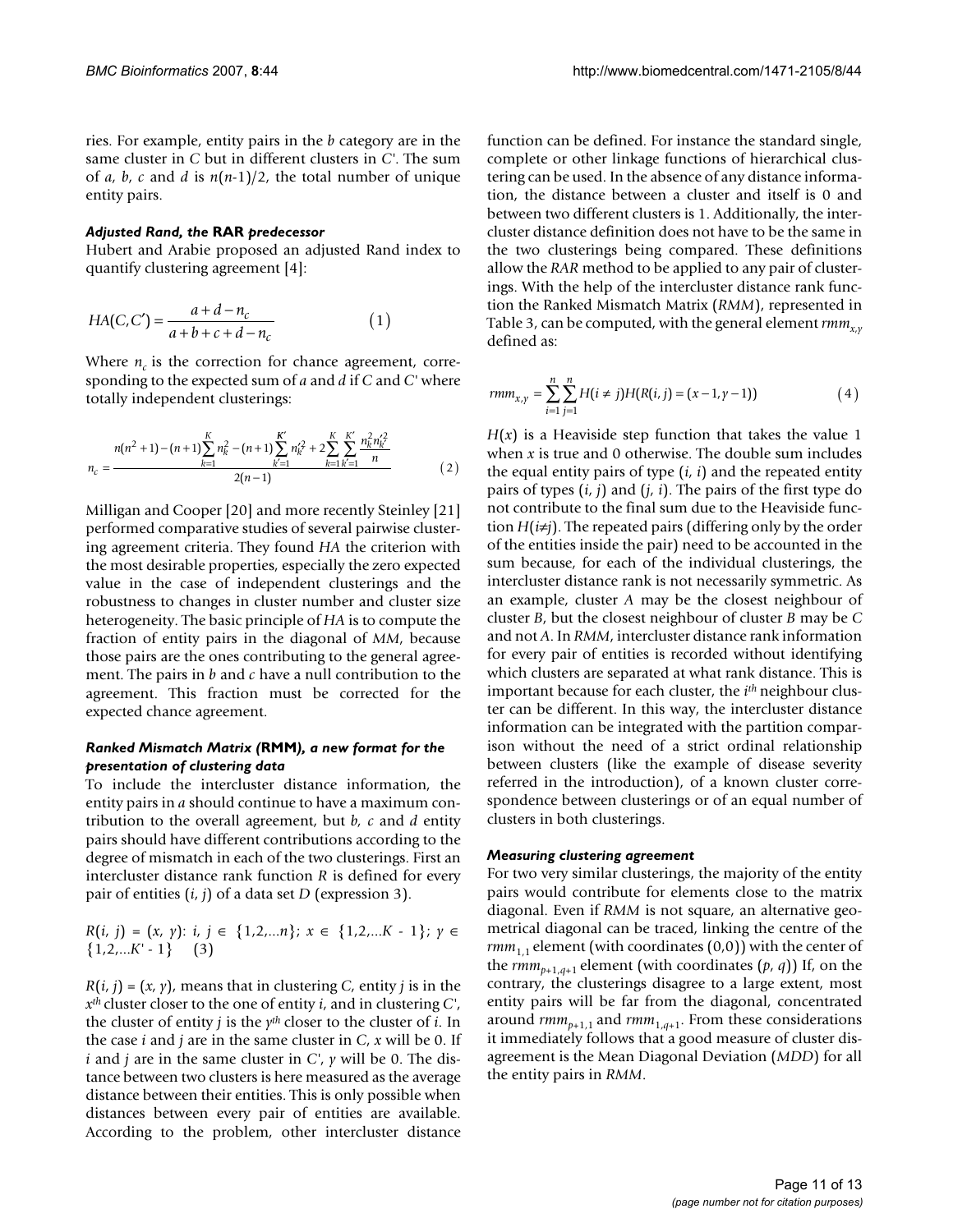$$
MDD = \frac{\sum_{i=1}^{p+1} \sum_{j=1}^{q+1} rmm_{i,j} \cdot \left| \frac{i-1}{p} - \frac{j-1}{q} \right|}{n^2 - n}
$$
(5)

The quantity inside the modulus is the normalized distance of the element (*i*, *j*) to the *RMM* diagonal, such that for the more distant elements ( $rmm_{1,d+1}$  and  $rmm_{p+1,1}$ ) it takes the value of 1. Consequently, the maximum value of *MDD* is also 1. The modulus implies that *MDD* is always greater or equal to 0. To obtain a measure of agreement between clusterings it is enough to compute 1-*MDD*, although this quantity is not yet corrected for chance agreement. To perform this correction, the expected *MDD* value under independence of clusterings *C* and *C'* (conditional on the marginals of *CT* and on the intercluster ranked distances) must be known. To compute this *MDDind* it is first necessary to build *RMMind* according to:

$$
rmm_{x,y}^{ind} = \left( \sum_{i=1}^{K} \sum_{j=1}^{K} (H(R((\forall s:s \in C_{i}),(\forall t:t \in C_{j})) = (x-1,\cdot)) \cdot n_{i} \cdot n_{j} - H(i=j) \cdot n_{i}) \right) \times
$$
  

$$
\left( \sum_{i=1}^{K'} \sum_{j=1}^{K'} (H(R((\forall s:s \in C_{i}'),(\forall t:t \in C_{j}')) = (\cdot,\gamma-1)) \cdot n_{i} \cdot n_{j} - H(i=j) \cdot n_{i}') \right) / (n^{2} - n)
$$
  
(6)

*MDDind* is then computed like *MDD* (expression 5), changing *RMM* elements by those of *RMMind*. *RAR* is the correction of (1-*MDD*) for chance agreement and is the result of the following expression:

$$
RAR = \frac{MDD^{ind} - MDD}{MDD^{ind}} \tag{7}
$$

Functions to compute the *RAR* measure for any two clusterings were implemented in MATLAB (Release 14), and are available in Additional file 4 or at the toolbox's webpage [22].

#### **Authors' contributions**

FRP, MR and JSA conceived the study. FRP and JAC computationally implemented the new methods. FRP, MR and JAC interpreted the results. FRP wrote the manuscript. All authors revised and approved the final manuscript.

# **Additional material**

**Additional File 1**

*Demonstration. Pdf file with demonstration of* RAR *and* HA *equivalence in the absence of intercluster distance infromation.* Click here for file [\[http://www.biomedcentral.com/content/supplementary/1471-](http://www.biomedcentral.com/content/supplementary/1471-2105-8-44-S1.pdf) 2105-8-44-S1.pdf]

#### **Additional File 2**

*Comparison of simulated large clusterings. Pdf file with methods, results and interpretation of the comparison of simulated large clusterings.* Click here for file [\[http://www.biomedcentral.com/content/supplementary/1471-](http://www.biomedcentral.com/content/supplementary/1471-2105-8-44-S2.pdf) 2105-8-44-S2.pdf]

#### **Additional File 3**

*Biological examples. Pdf file with biological examples of the use of* RAR*.* Click here for file

[\[http://www.biomedcentral.com/content/supplementary/1471-](http://www.biomedcentral.com/content/supplementary/1471-2105-8-44-S3.pdf) 2105-8-44-S3.pdf]

#### **Additional File 4**

*MATLAB toolbox. Zip file with MATLAB functions to compute* RAR *and related measures.* Click here for file [\[http://www.biomedcentral.com/content/supplementary/1471-](http://www.biomedcentral.com/content/supplementary/1471-2105-8-44-S4.zip) 2105-8-44-S4.zip]

#### **Acknowledgements**

The authors would like to acknowledge Margarida Carrolo for precious help in manuscript preparation. Partial support for this work was provided by contract PREVIS (LSHM-CT-2003-503413 from the European Community) awarded to Jonas S. Almeida. Francisco R. Pinto and João A. Carriço were financially supported by the Portuguese Foundation for Science and Technology with the grants SFRH/BD/6488/2001, SFRH/BPD/21746/2005 and SFRH/BD/3123/2000.

#### **References**

- 1. Rohlf FJ: **Methods of Comparing Classifications.** *Annu Rev Ecol Syst* 1974, **5:**101-113.
- 2. Rand WM: **Objective criteria for the evaluation of clustering methods.** *Journal of the American Statistical Association* 1973, **66:**846-850.
- 3. Fowlkes EB, Mallows CL: **A method for comparing two hierarchical clusterings.** *Journal of the American Statistical Association* 1983, **78:**553-569.
- 4. Hubert L, Arabie P: **Comparing partitions.** *Journal of Classification* 1985, **2:**193-218.
- 5. Sneath PH, Sokal RR: *Numerical Taxonomy* San Francisco: Freeman; 1973.
- 6. Wallace DL: **Comment.** *Journal of the American Statistical Association* 1983, **78:**569-576.
- 7. Larsen B, Aone C: **Fast and effective text mining using linear time document clustering.** *Conference on Knowledge Discovery and Data Mining* 1999:16-22.
- 8. Meila M: **Comparing clusterings by the variation of information.** *Sixteenth Annual Conference on Computational Learning Theory (COLT). Springer* 2003.
- 9. van Dongen S: **Performance criteria for graph clustering and markov cluster experiments.** *Technical report INS-R0012, Centrum voor Wiskunde en Informatica* 2000.
- 10. Chipman H, Hastie TJ, Tibshirani R: **Clustering microarray data.** In *Statistical Analysis of Gene Expression Microarray Data* 1st edition. Edited by: Speed T. Boca Raton, Florida: Chapman & Hall/CRC; 2003:159-200. [N. Keiding BM, T. Speed, P. van der Heijden (Series Editor): *Interdisciplinary Statistics Series*]
- 11. Thalamuthu A, Mukhopadhyay I, Zheng X, Tseng GC: **[Evaluation](http://www.ncbi.nlm.nih.gov/entrez/query.fcgi?cmd=Retrieve&db=PubMed&dopt=Abstract&list_uids=16882653) [and comparison of gene clustering methods in microarray](http://www.ncbi.nlm.nih.gov/entrez/query.fcgi?cmd=Retrieve&db=PubMed&dopt=Abstract&list_uids=16882653) [analysis.](http://www.ncbi.nlm.nih.gov/entrez/query.fcgi?cmd=Retrieve&db=PubMed&dopt=Abstract&list_uids=16882653)** *Bioinformatics* 2006.
- 12. Kundel HL, Polansky M: **[Measurement of observer agreement.](http://www.ncbi.nlm.nih.gov/entrez/query.fcgi?cmd=Retrieve&db=PubMed&dopt=Abstract&list_uids=12819342)** *Radiology* 2003, **228:**303-308.
- 13. Carrico JA, Silva-Costa C, Melo-Cristino J, Pinto FR, de Lencastre H, Almeida JS, Ramirez M: **[Illustration of a Common Framework](http://www.ncbi.nlm.nih.gov/entrez/query.fcgi?cmd=Retrieve&db=PubMed&dopt=Abstract&list_uids=16825375)**